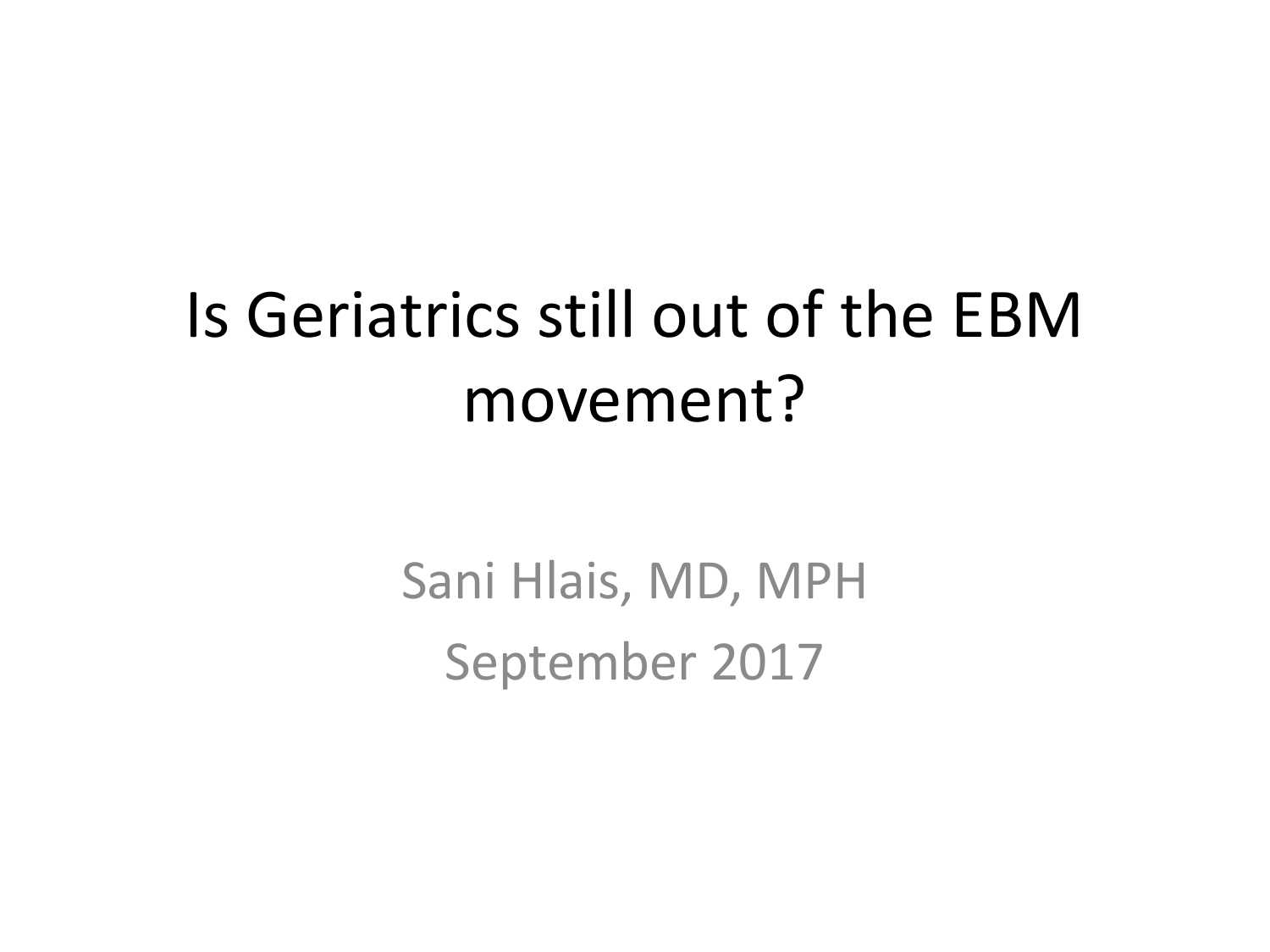## Objectives:

- 1. Assess the challenges of conducting and interpreting research in geriatric population.
- 2. Evaluate the applicability of EBM in geriatrics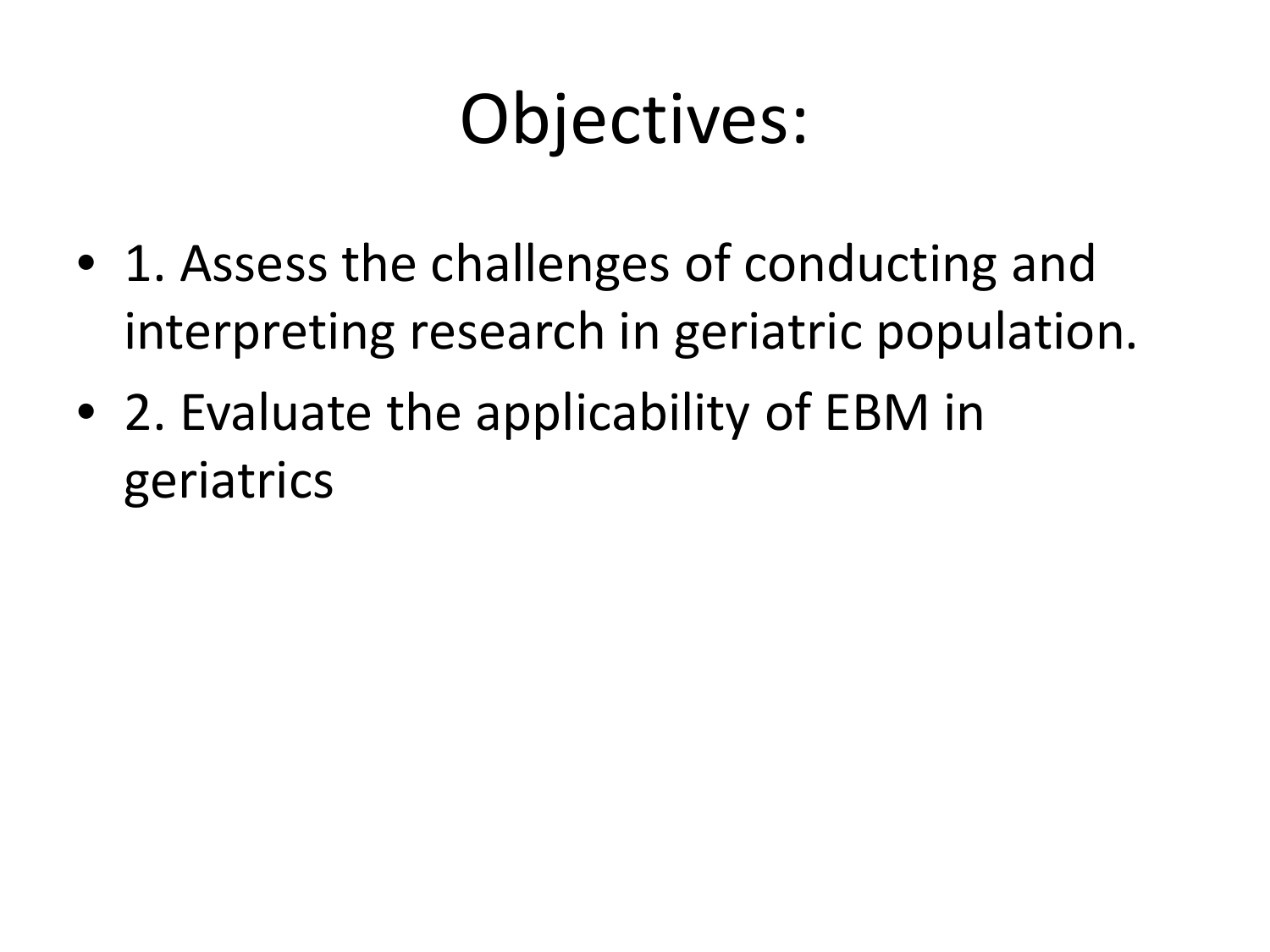#### Case:

- An **80 years** old **man** consults you because he has been noticing elevated **BP** on many occasions **150 /90**.
- He showed you recent lab tests: *FBS of 125 and HbA1c 6.5%*. Otherwise, normal CBC, renal, thyroid and liver tests. You noticed TC = 237, HDL = 50, *LDL = 152*, Trigl =146 mg/dl.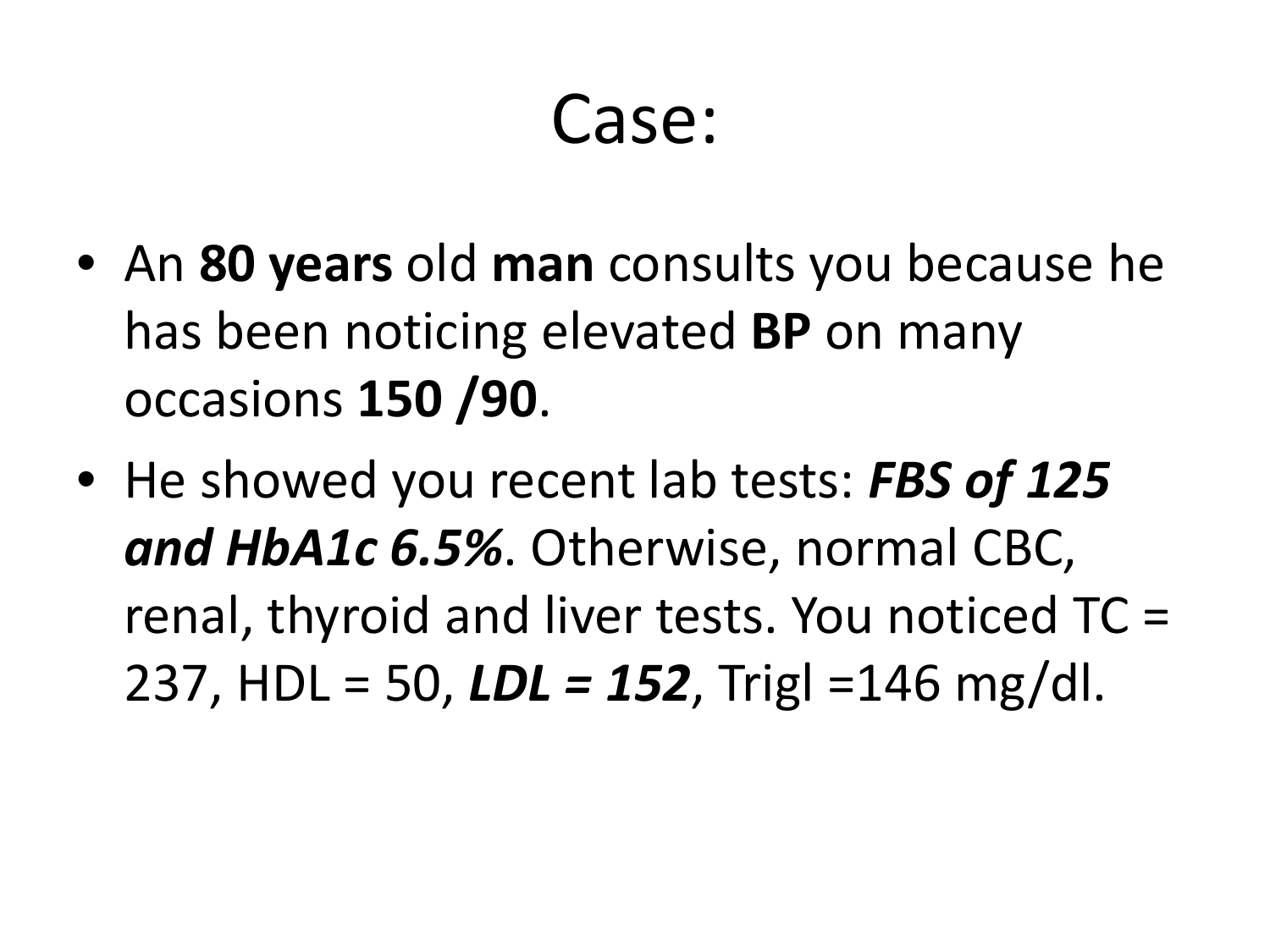### Case : Q1: Do we have evidence from research to treat elderly patients?

- Geriatric population has been classically excluded from research, especially the clinical trials which provide the best evidence.
- Exclusion may be:
	- Direct: upper limit for age in the inclusion criteria,
	- Indirect: excluding participants with certain conditions that are highly prevalent in elderly (low glomerular filtration rate, polymedication, cognitive impairment and dementia).
- This leads to low generalizability of the results of studies to the geriatric population.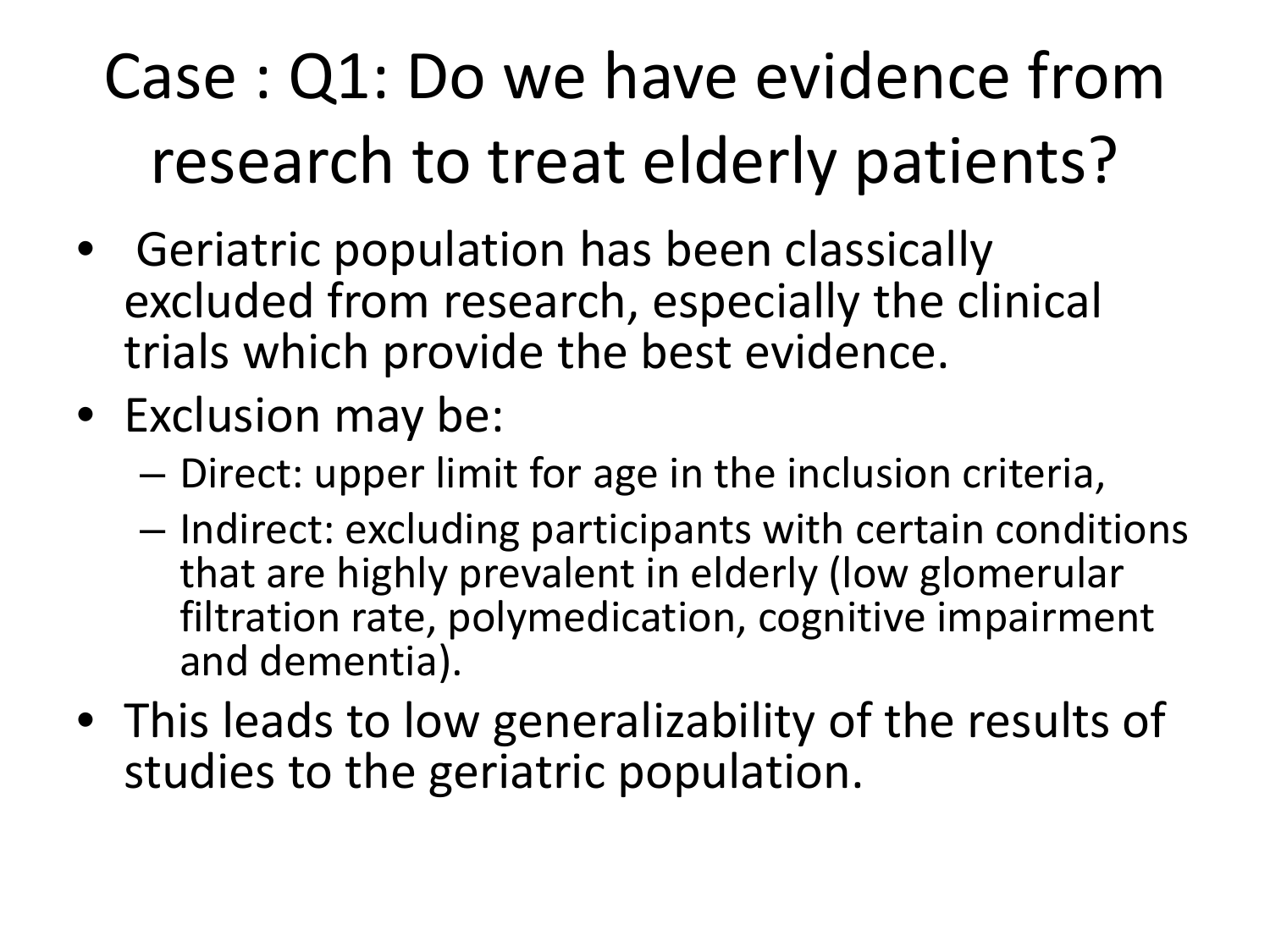# Case : 80 yrs HTN

- JNC-8 (2014) recommended that systolic BP goal in patients aged  $\geq 60$  be relaxed to < 150 mmHg.
- HYVET study (NEJM 2008): patients ≥ 80 (mean : 84) active treatment (144 mmHg) compared to placebo significantly reduced mortality and CV events.
- What about newer evidence?  $\rightarrow$  SPRINT (2016):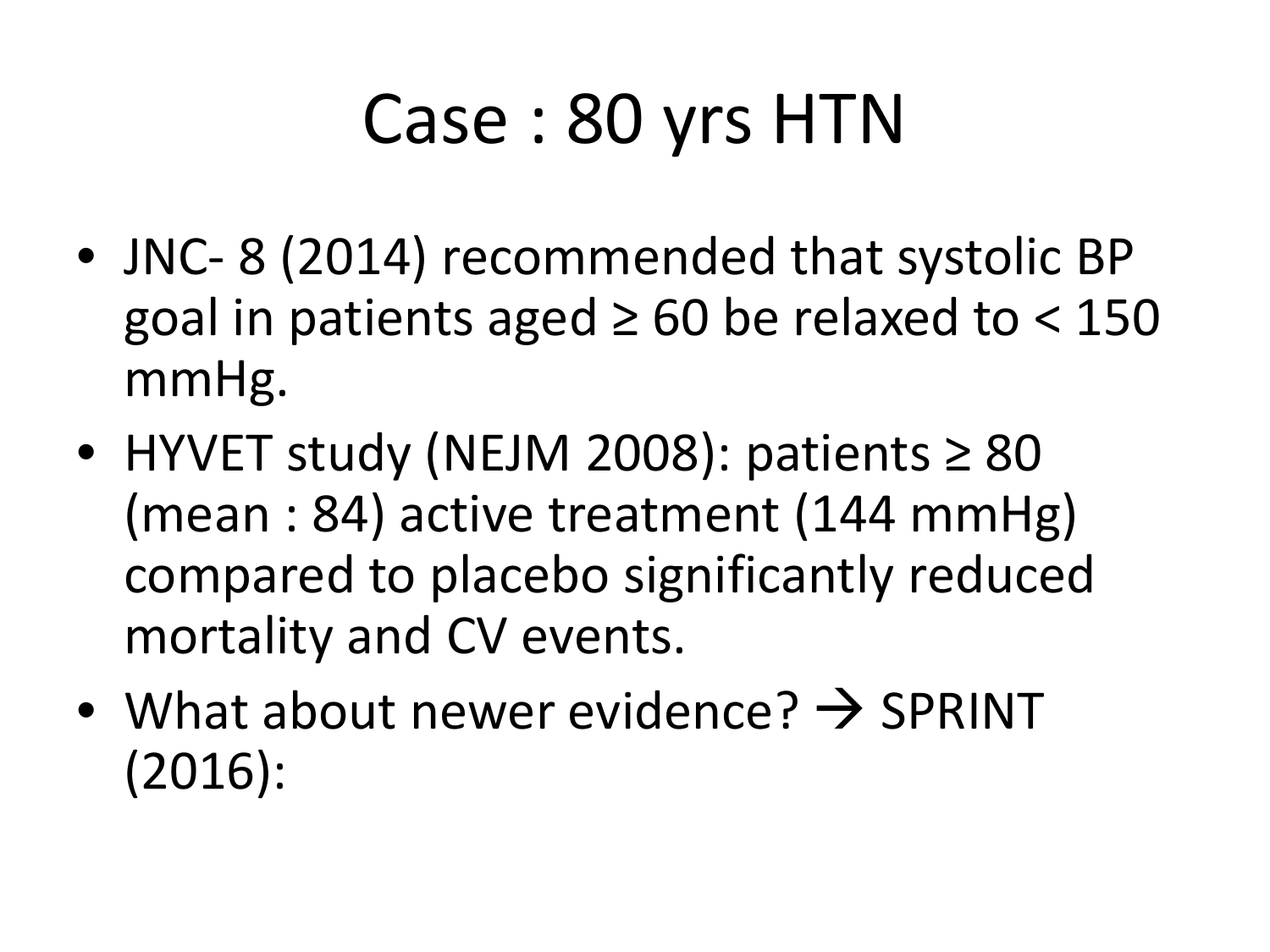SPRINT: Intensive treatment of hypertension to a SBP < 120 mmHg in patients ≥ 75 yrs (JAMA *2016; 315:2672-83)*

- Mean age  $= 80$
- 62% Men
- Median follow- up = 38 months

- Inclusion: Medium high/ CV risk identified by previous CV events (except stroke), high Framinghmam score, or age  $\geq$  75 yrs
- Exclusion: Diabetes, recent heart failure.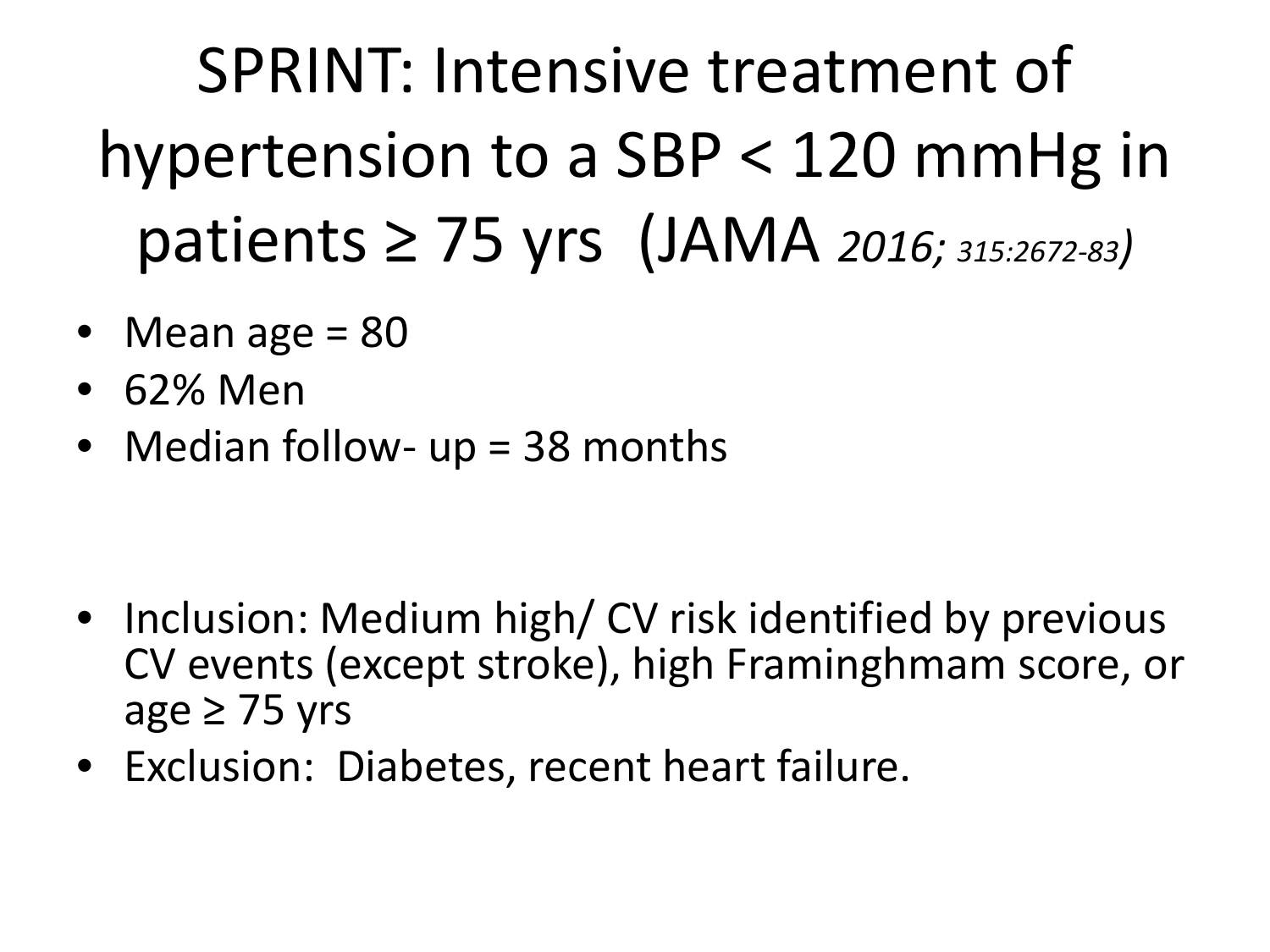SPRINT: RCT randomization to intensive treatment (goal 120 mmHg) vs standard goal 140 mmHg)

- NNT = 83 to prevent 1 death over 3.3 years
- Hypotension (NNH = 100), syncope (NNH = 200), electrolyte imbalance (NNH = 125), acute kidney injury ( $NNH = 59$ )
- *Note: automated measurement average of 3 measurements*  $\rightarrow$  *add 7-10 mm Hg for equivalent measurement in clinical practice*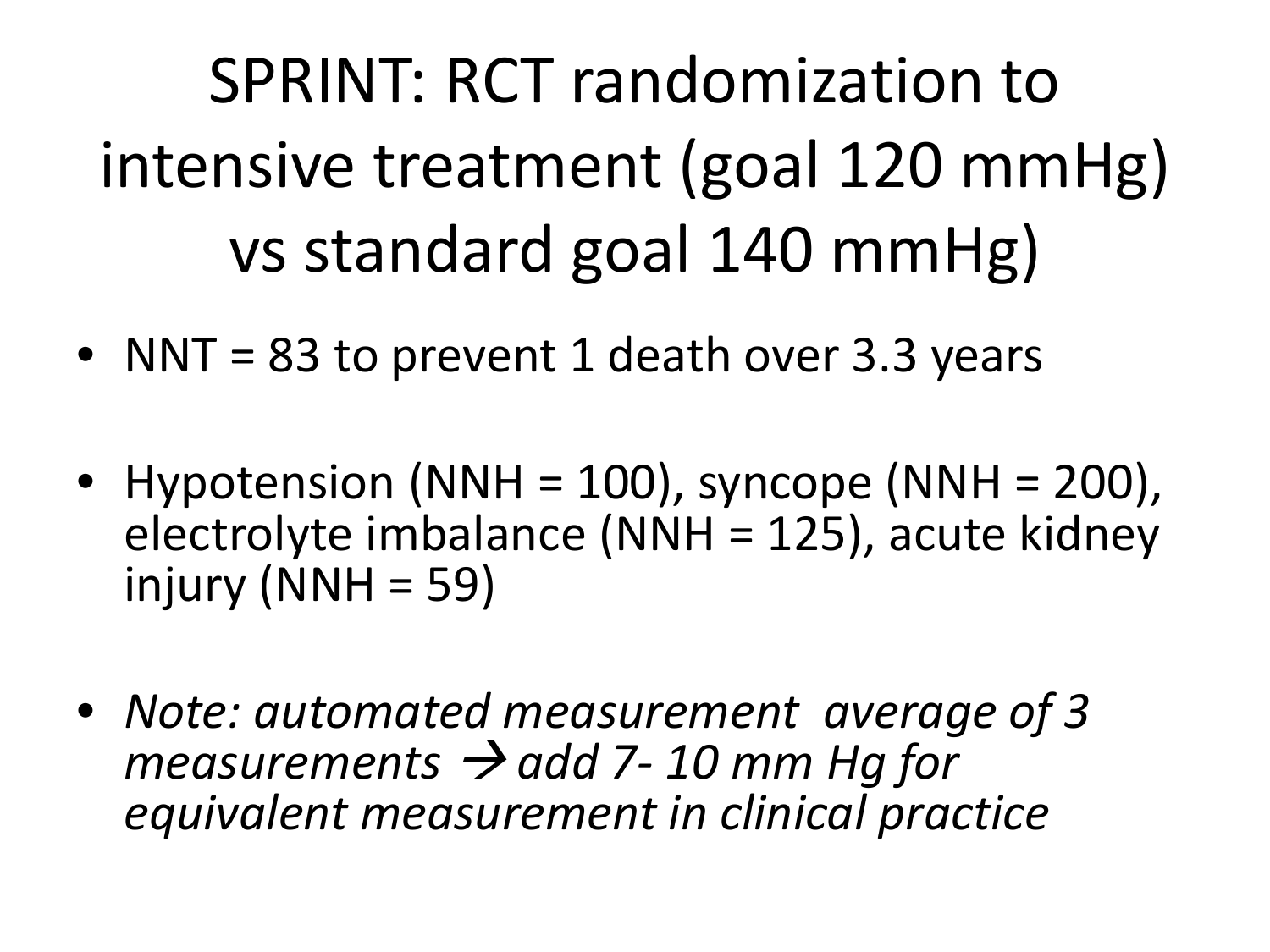#### Case:

- You opted for a follow up on BP without treatment, after discussion with the patient.
- The patient is still worried about his BP, but you told him we're following the evidence and the guidelines.
- You found a lot of controversy about statines in primary prevention to start > 75, but you opted for a statin.
- Patient asked you about aspirin? And a treatment for his pre- diabetes? Need for vitamins?...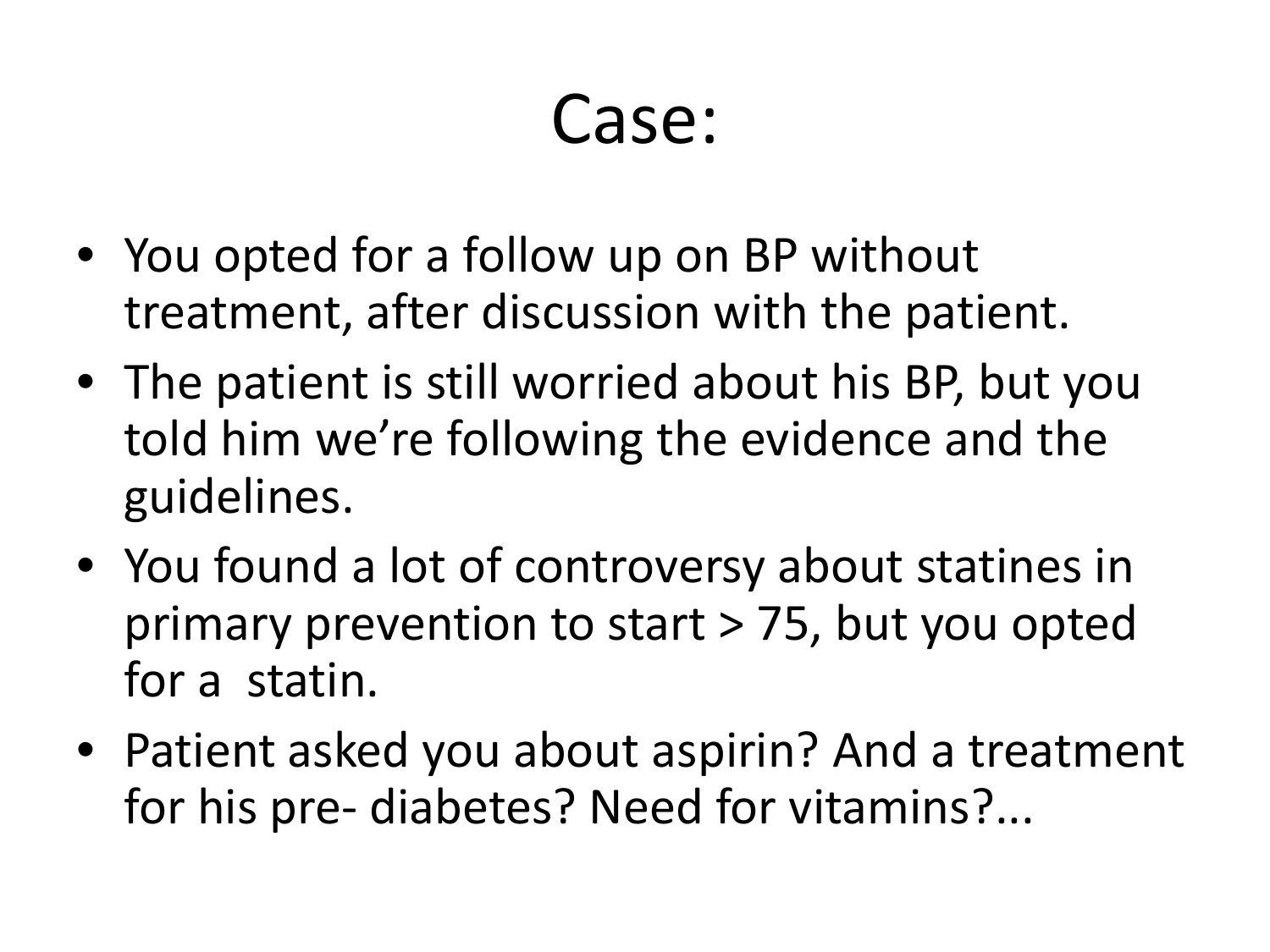### Multiple interventions/ Polymedication

• When considering interventions in elderly, keep in mind that in general they are **not synergistic**. (*HOPE 3 – NEJM 2016*: statines have consistent 25% relative reduction of baseline risk, with without hypertensive drugs)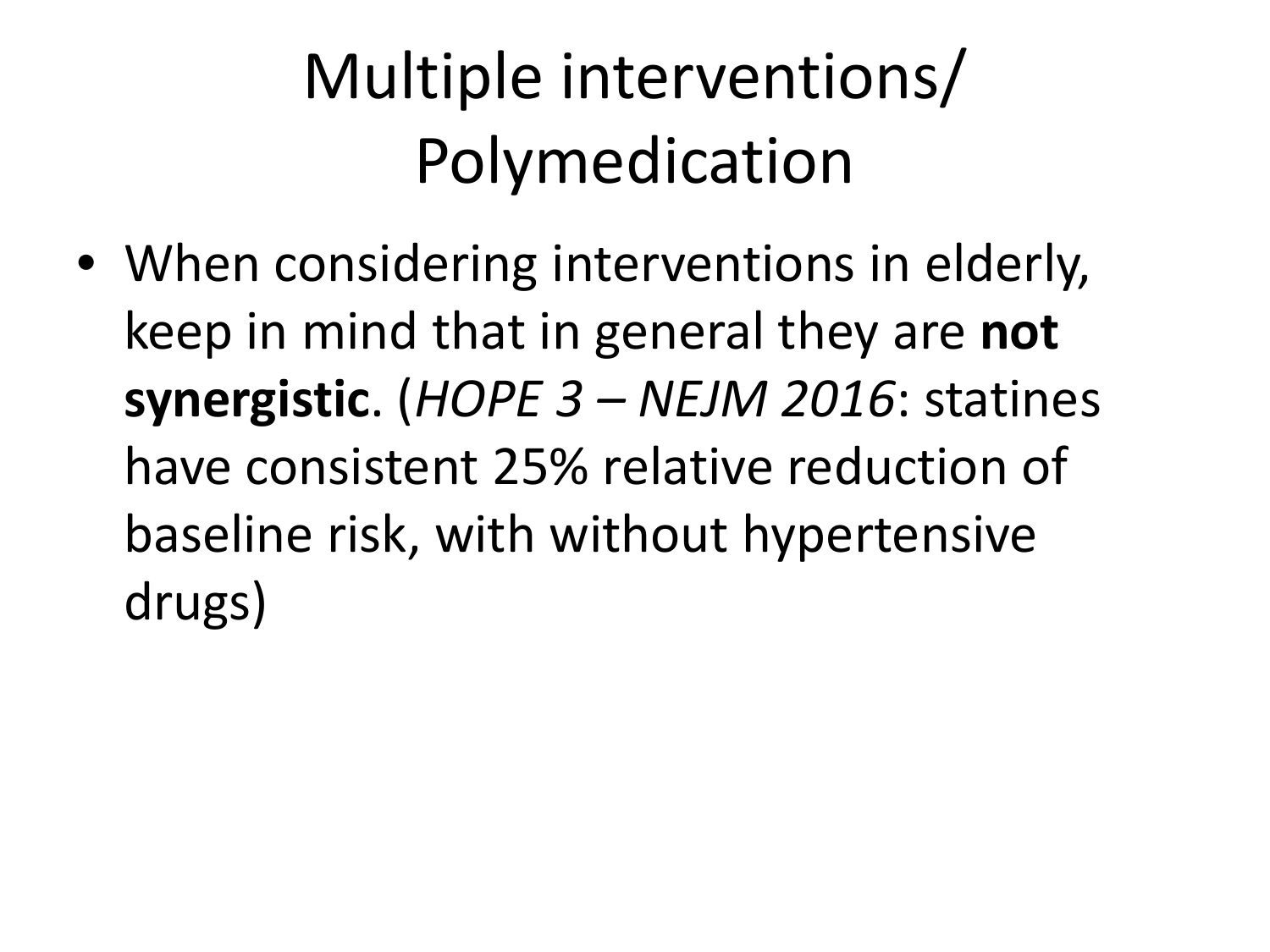### Is it only the problem of research /evidence?

- Nowadays, we have more research trials including or limited to elderly.
- Generalizability of research results may still be lower in geriatrics due to selection bias.
- We need more pragmatic RCTs including patients similar to our practice.
- Conclusion: Research in geriatrics has its limitations, but *EBM is more than research.*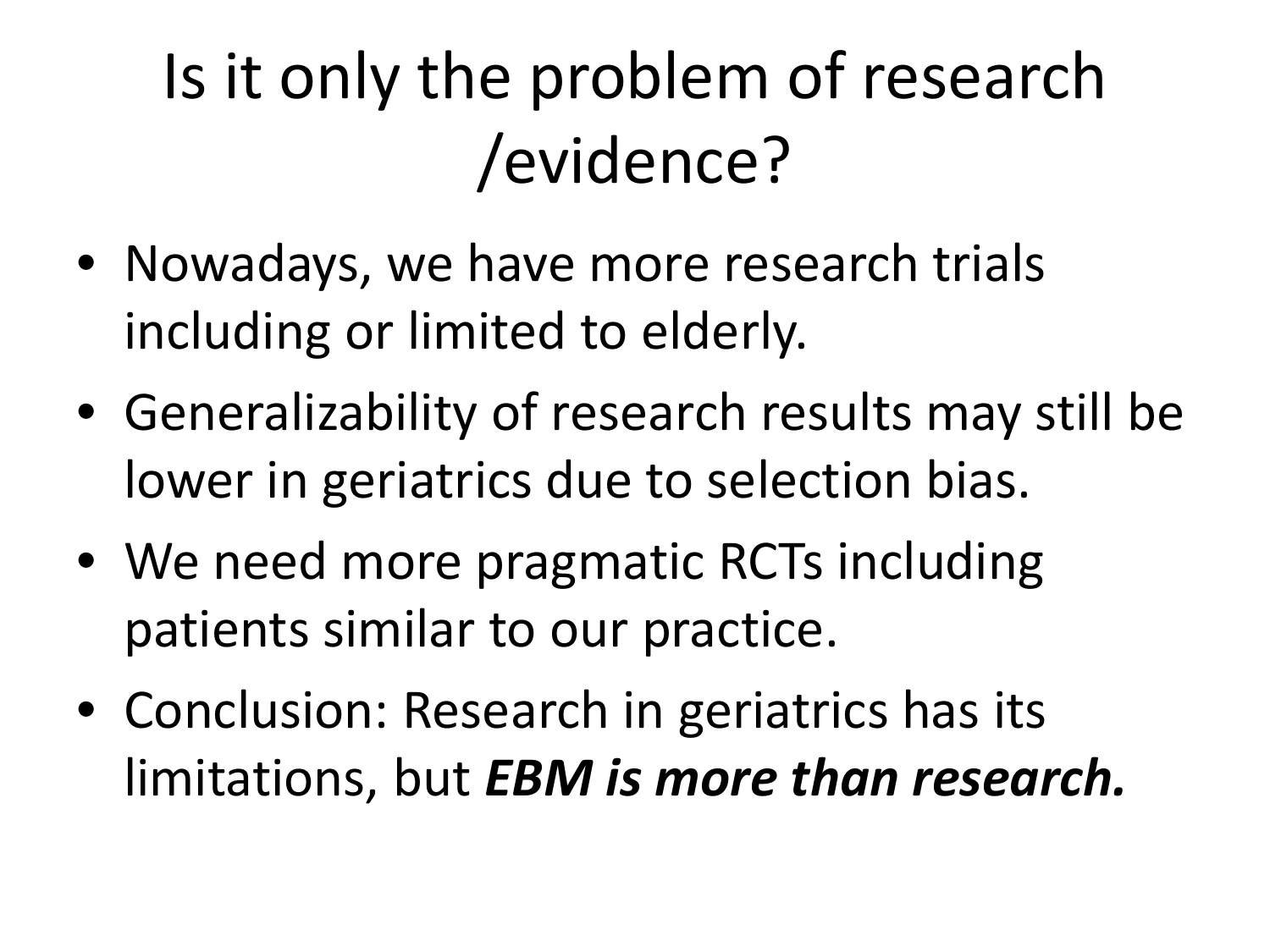#### EBM is about decision making: "clinical jazz"

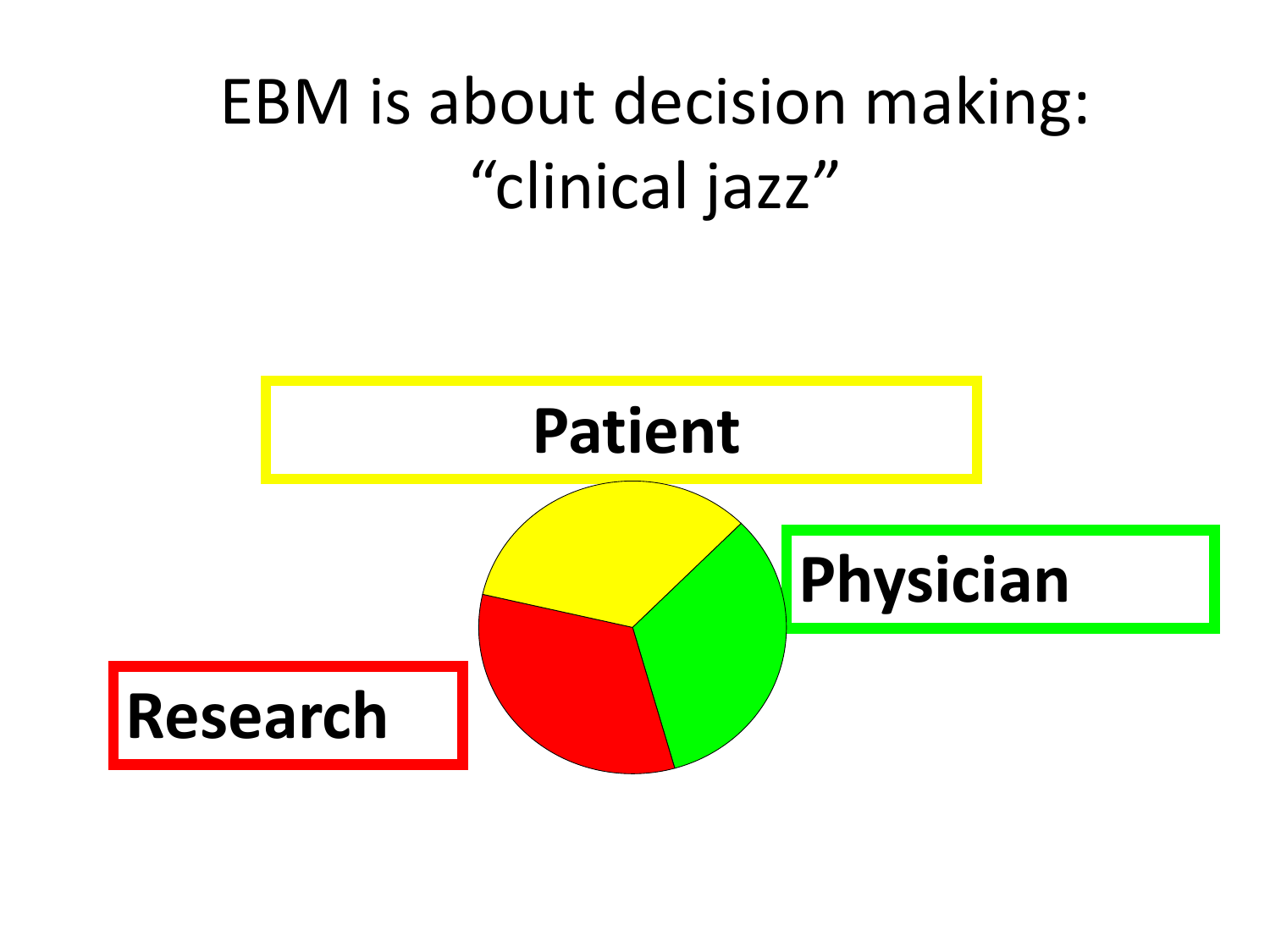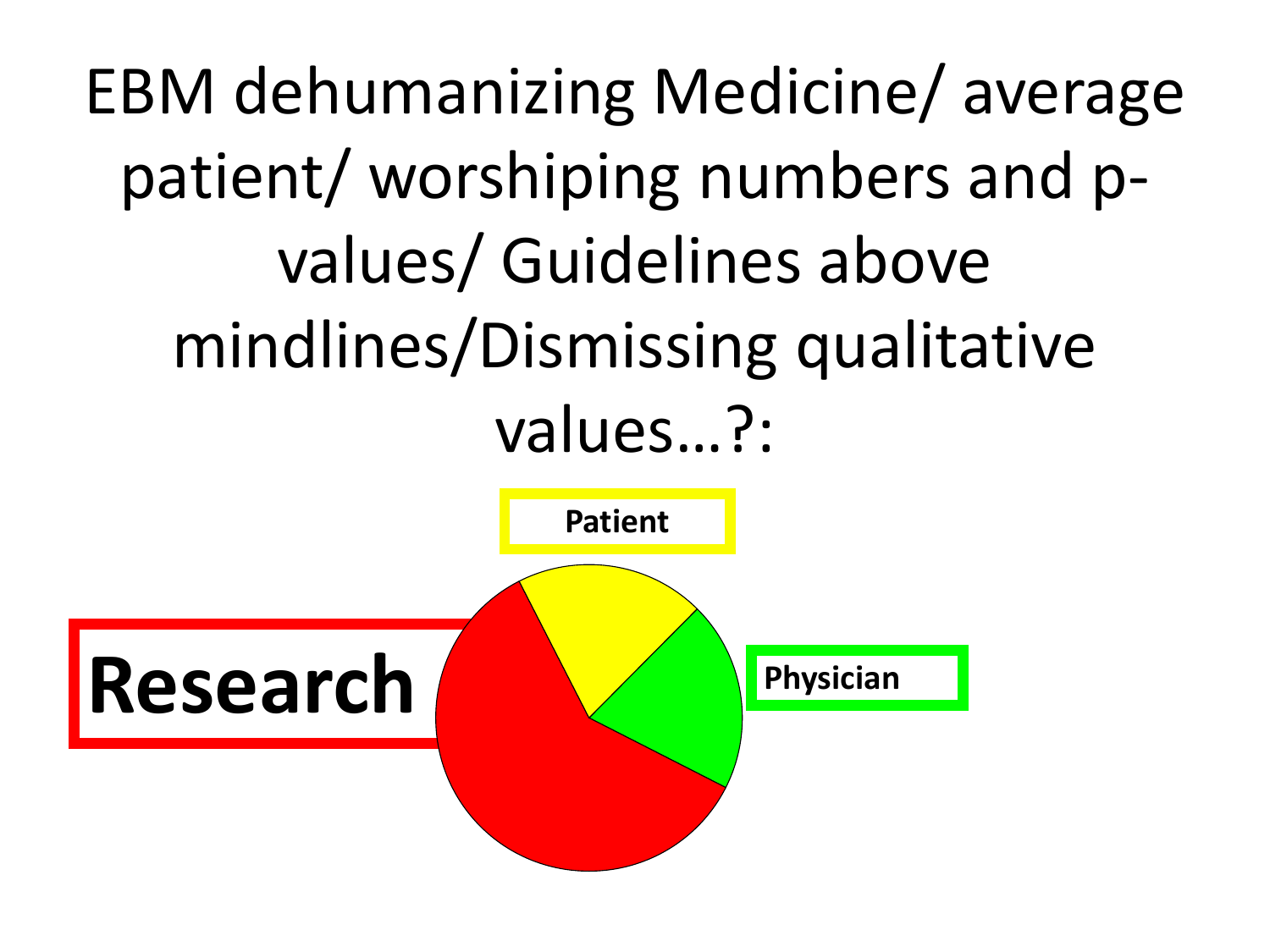### What's wrong with EBM: Bad quality of research?

- Pharmaceutical influence +++
- (EBM: a movement in crisis, journals are secret arms for big pharma, EBM manifesto… )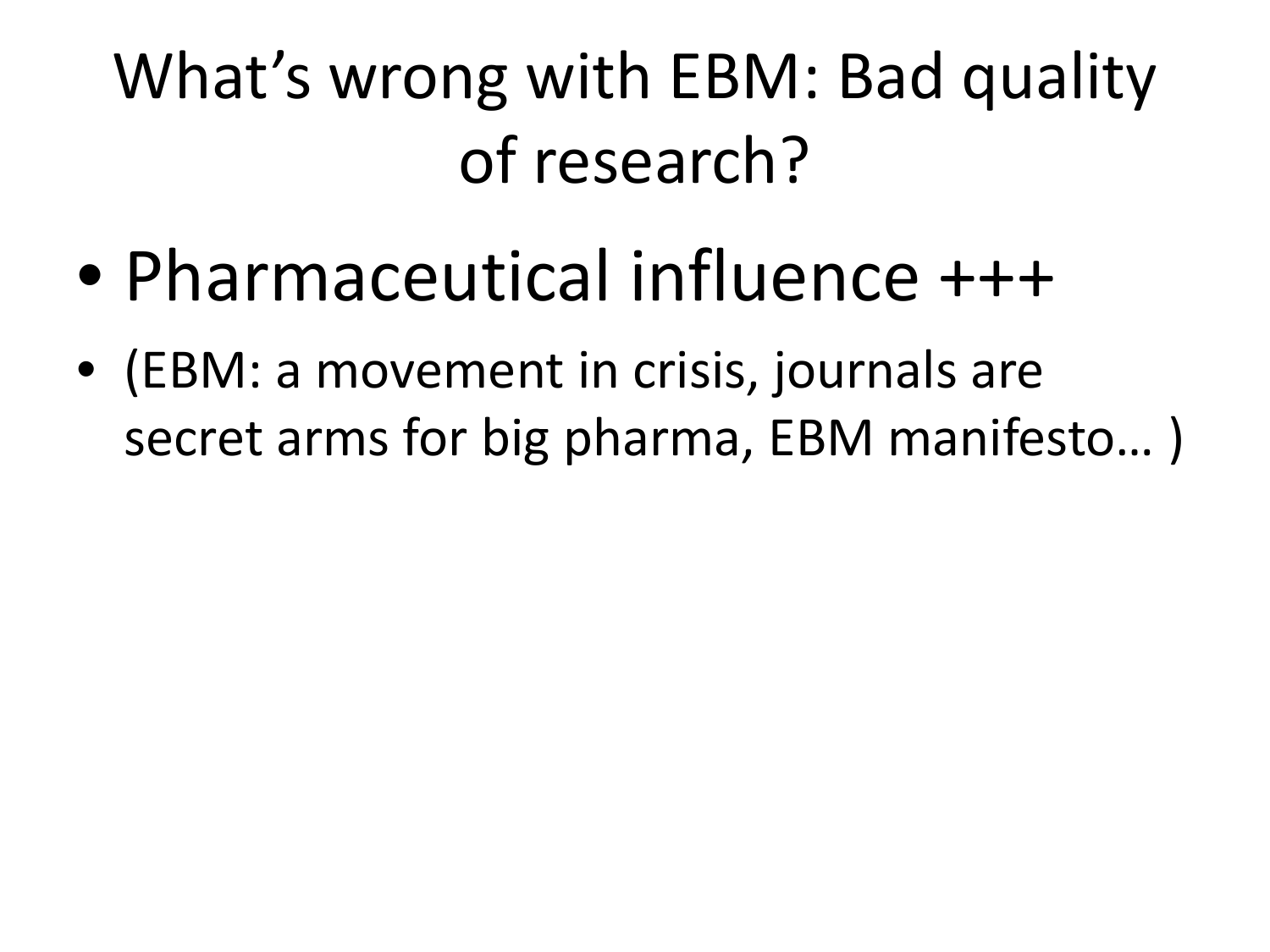What's wrong with EBM: Bad application in clinical practice:

- Formalisation of the evidence:
	- Unjustifiable standardisation
	- Ossified in protocols (example: tight glycemic control)
	- Biblical significance

*(Timmermans and Berg)*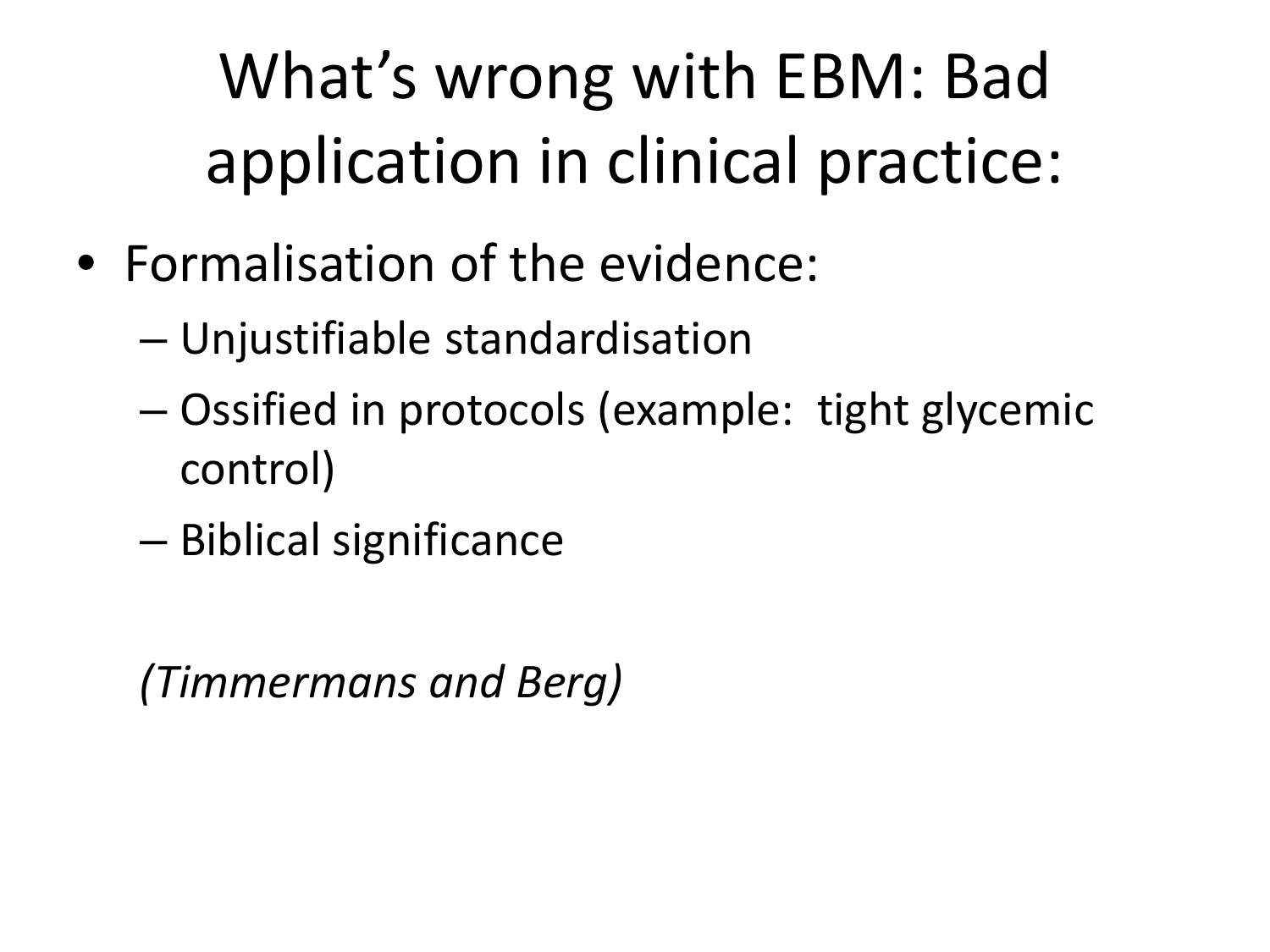- Patient's perspective: dismissed in favor of an average effect on a sample or a column of QALYs
- Decision trees to include patient's perspective proven impossible.
- De- skills practitioners losing the ability to customise and personalise care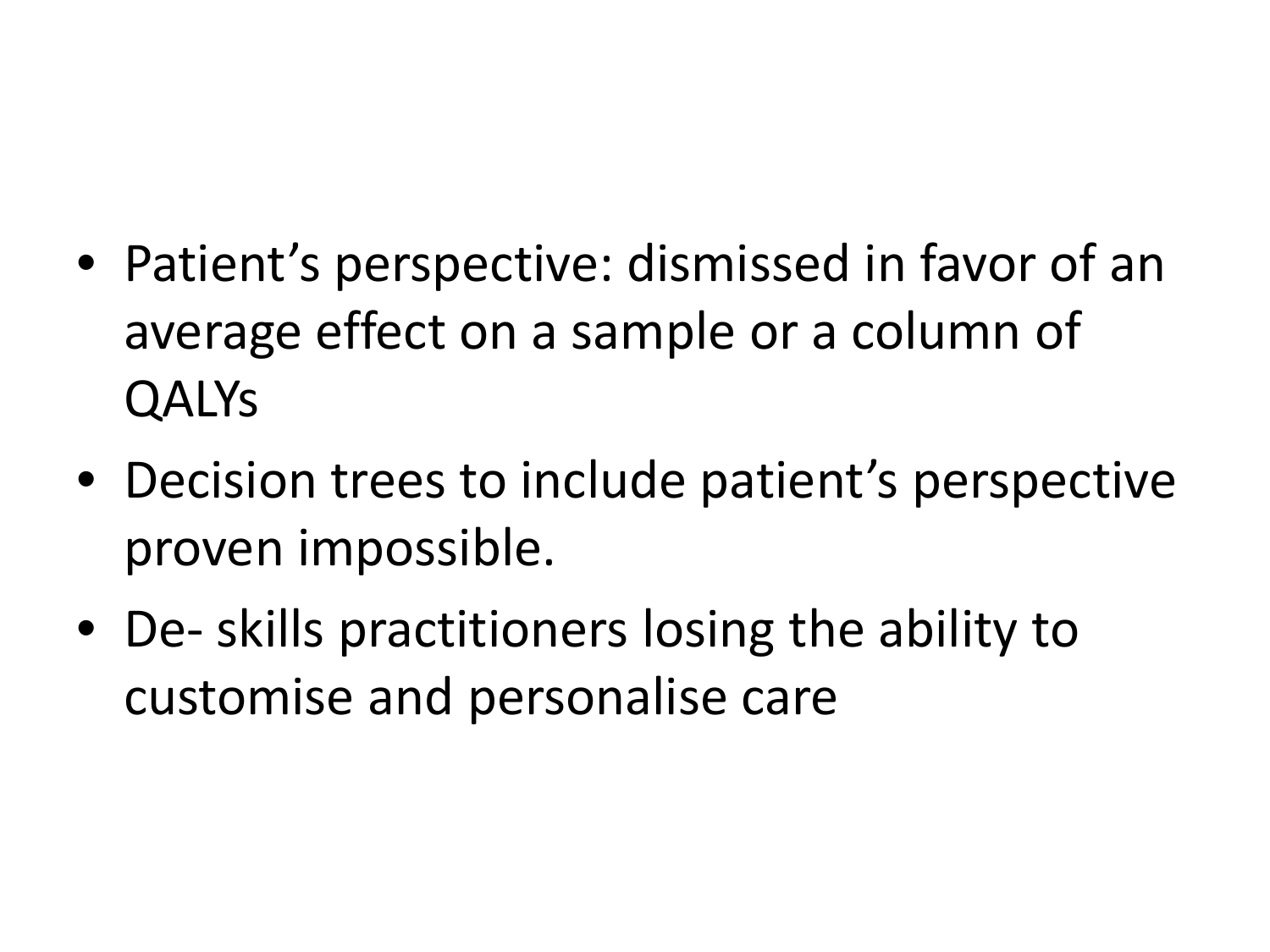All these drawbacks may make us reverse the question:

• Has EBM movement evolved enough to embrace the holistic Geriatrics spirit?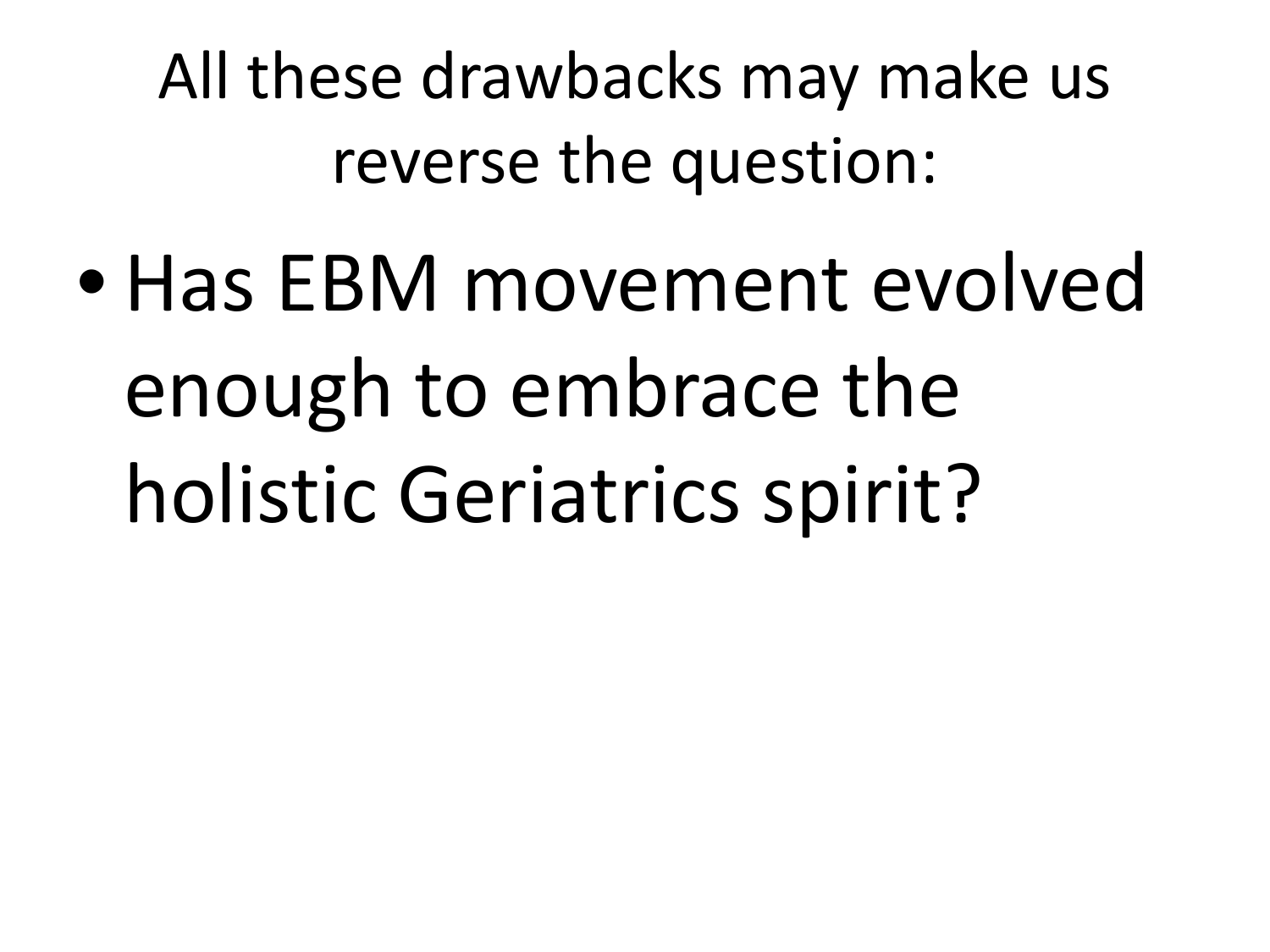# Conclusions:

- Pay attention to exclusion criteria when reading research in geriatrics
- Statistical and clinical significance should not be considered biblical significance: Avoid dogmatism. EBM ≠ new religion.
- Don't apply all evidence (?) based interventions on a single patient! Effects are generally not synergistic. Avoid polymedication.
- Applying EBM in geriatrics means more than critical reading of articles. It is mainly well trained physicians ready to pay close attention to a patient's history and preferences.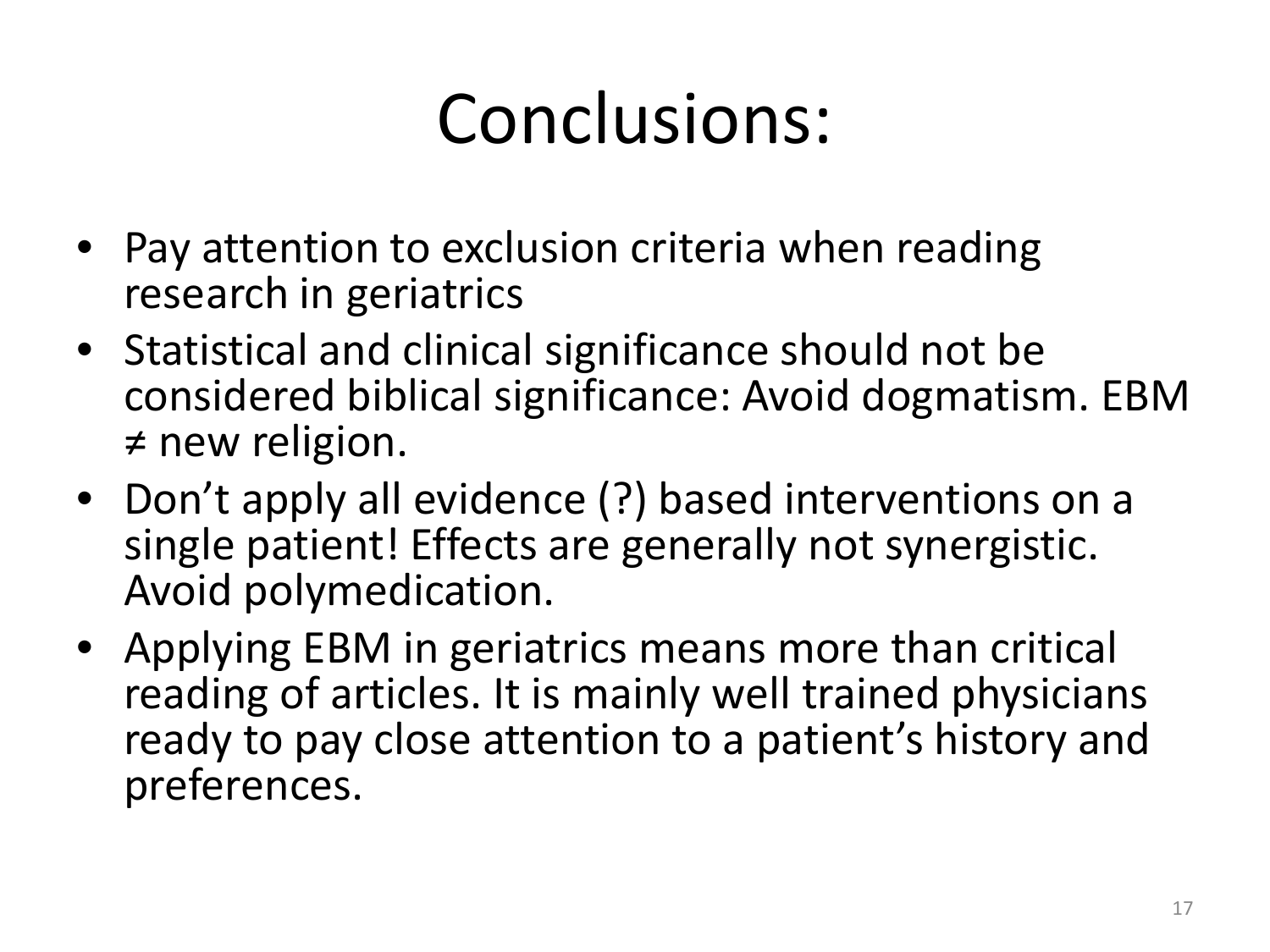#### Suggested Readings: an article: JUNE 2015 , VOL . 7 3 , N O 5